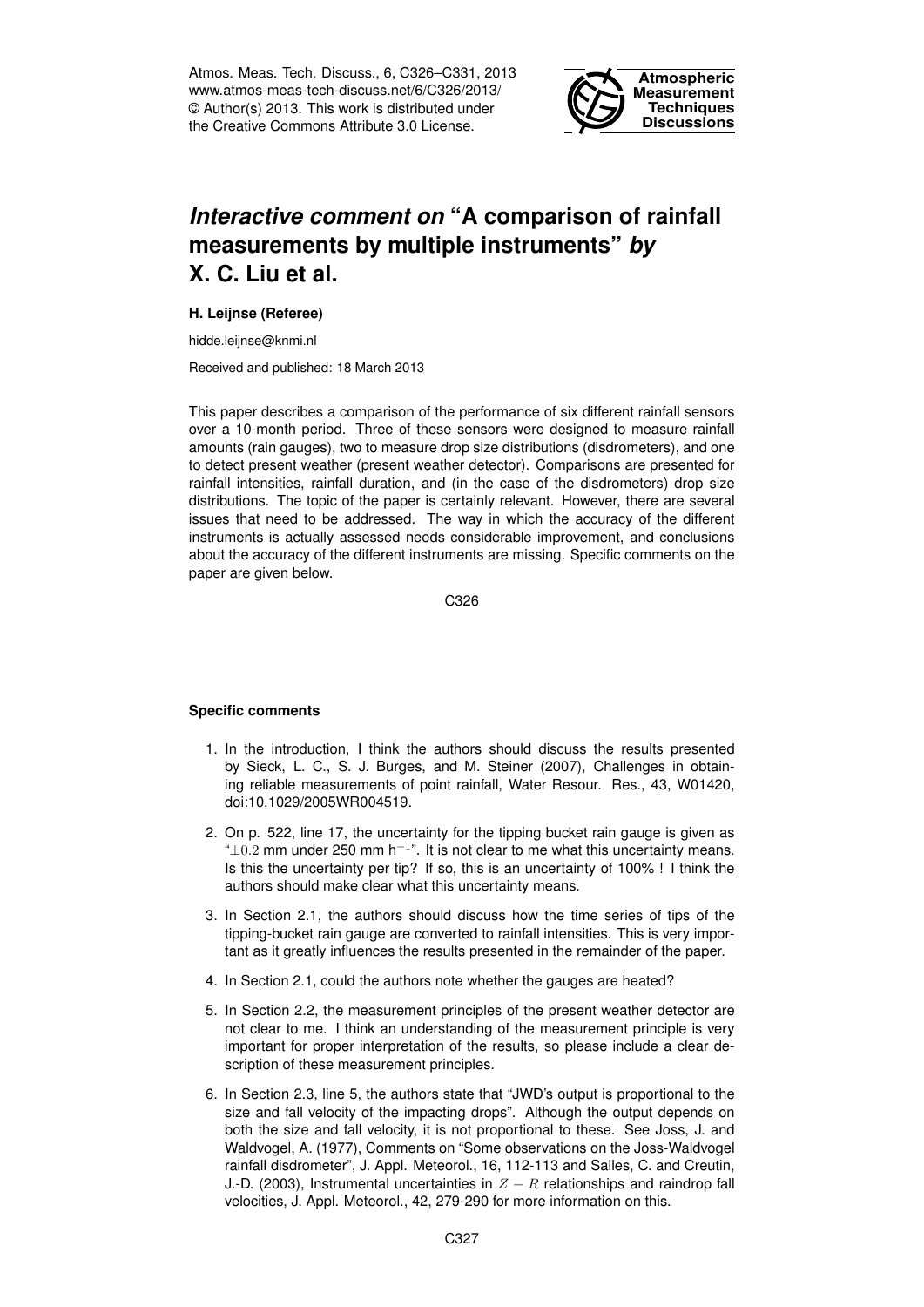- 7. In Section 2.3, line 17 of p.524, I think the authors should cite Salles, C. and Creutin, J.-D. (2003), Instrumental uncertainties in  $Z - R$  relationships and raindrop fall velocities, J. Appl. Meteorol., 42, 279-290 here.
- 8. In Section 2, a discussion should be included on the effect of the installation in general and the wind specifically on the different instruments. An inspection of Figure 1 reveals that there is a great difference among the instruments in how they are installed. For example, the tipping bucket rain gauge is installed on the ground, whereas the weighing rain gauge is installed about 0.5 m above the ground, and has a wind screen to avoid wind effects.
- 9. In Section 3, the time interval chosen for the analyses presented in this paper should be given (I believe it is 1 minute), and a brief discussion of the reason for this choice should be included.
- 10. All of the analyses of rainfall duration depend heavily on how the tips of the tipping-bucket rain gauge are converted to rainfall intensities and the chosen time interval. I assume that it is raining in a given time interval if the TBRG gives at least one tip, the WRG records a difference in weight, and the other instruments record at least one drop. Because the difference between a single drop on the one hand and a volume measurement on the other (a tip or a change in weight) can be large in very light rain, a comparison of rainfall duration based on these criteria does not seem very relevant to me.
- 11. On p.525, line 20, it is stated that "obvious discrepancies of observations are excluded". Please give a short description of how these discrepancies were detected and what caused them.
- 12. On p.526, line 5, it is stated that for the computation of the relative bias, " $R_1$  is the bigger one". I don't think this is a good idea, because the result will always be

C328

positive. The information contained in the sign of  $\Delta R$  on whether it is an underor overestimation is then lost.

- 13. On p.526, the discussion of Fig.2 (p.541) on lines 10-17 implicitly suggests that TBRG is used as a reference. Although it is clear from p.528 that the authors do not intend this to be the case, I think it would be good to note this explicitly.
- 14. On p.527, lines 8, 9, and 11 (2x), the use of the word "bias" makes it sound like the differences are attributed to errors in the sensors. I suggest rephrasing, making use of words such as "difference". This also holds for p.530, line 21 (twice).
- 15. On p.527, line 13, the errors in the TBRG are attributed to the tip resolution of 0.2 mm. However, with different conversion of the tip times to 1-minute rainfall intensities, these errors would be much less severe.
- 16. On p. 528, an algorithm is presented for generating a reference rainfall intensity based on a weighted average of measurements from five sensors. The weights are proportional to the rainfall intensity itself. This algorithm makes no sense to me. There is no reason to believe that the reference rainfall generated by this algorithm is any better than simply taking one of the sensors to be the reference or taking the average over all sensors. Because of the higher weight on larger intensities, this algorithm is likely to create a reference that is biased toward higher intensities. I strongly believe that simply choosing a single sensor to be the reference (or possibly two sensors; each one for a different intensity regime) based on known performance characteristics from literature is better.
- 17. On p.529, Eq.(5), the second part (the sum) is incorrect. It should be something like

$$
\sum_{i=1}^{N_{\text{class}}} N(D_i) D_i^x \Delta D_i,
$$